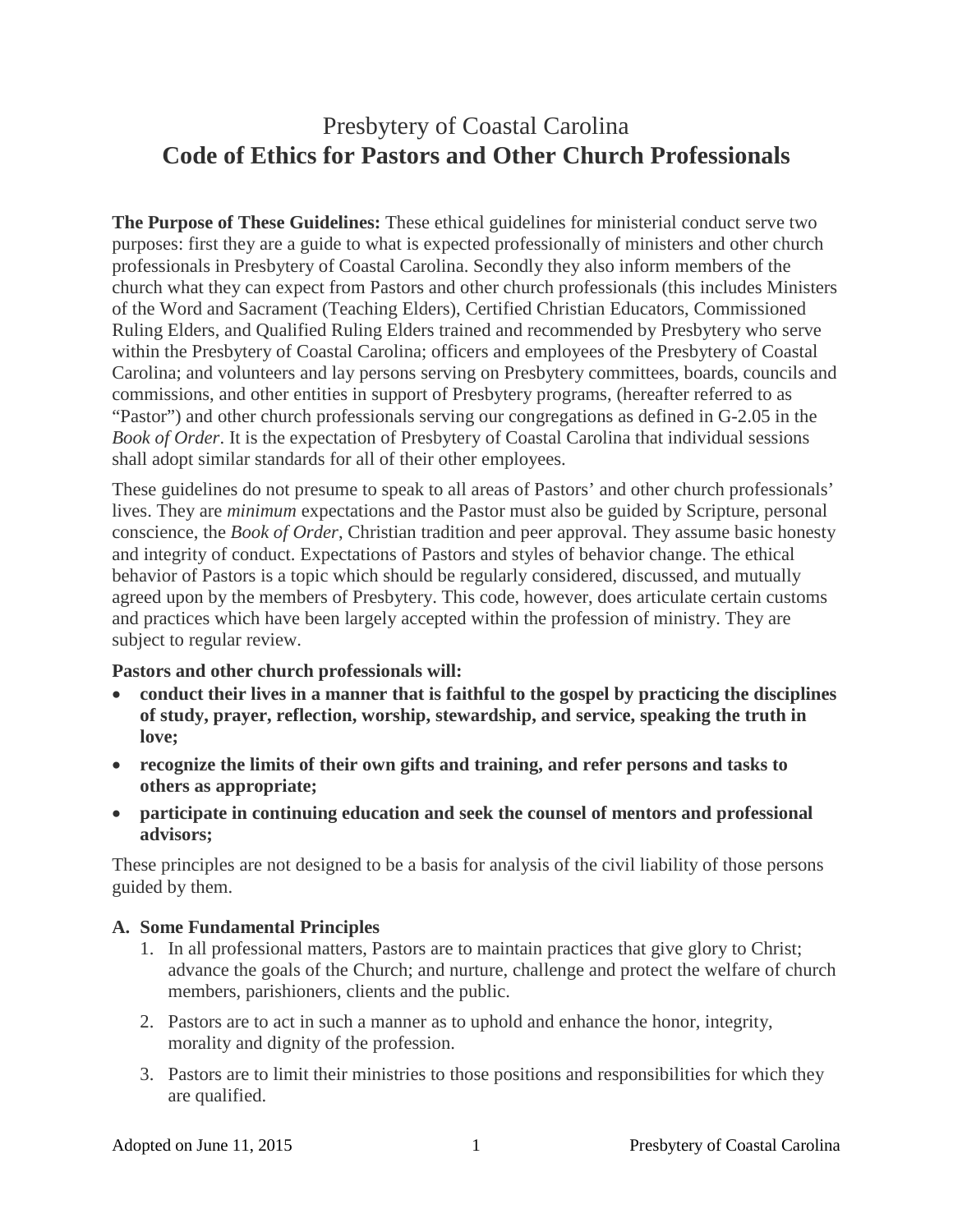- 4. Pastors will conduct all professional matters in a manner which assures confidentiality and avoids conflicts of interest.
- 5. Pastors will seek to maintain professional competency throughout their careers.
- 6. In personal as well as professional relationships Pastors are to demonstrate honest and sincere motives evidencing respect, honesty and fairness; uphold the peace, unity and purity of the church; and share faith, hope and love with all people.

#### **B. Pastors as Persons**

1. **Pastors Bear Unique Expectations**. In considering the ethics particular to ordained ministry, it is well to remember that Pastors are expected to live in the same manner of faithfulness, forgiveness and obedience as are all members of Christ's church. While all who follow Christ are subject to the same human weaknesses, nevertheless, those who are called as ordained servants are set apart with particular expectations.

People expect high standards of Pastors. To deny or ignore this is unrealistic and irresponsible. Pastors will show sensible regard for the moral, social and religious standards of the Christian community and the community at large, realizing that any violation on their part may be damaging to their congregants, to colleagues in ministry, to their professions and to the body of Jesus Christ.

2. **Pastors and Freedom of Conscience**. Though the Reformed tradition emphasized the freedom of individual conscience, Pastors are still subject to the discipline of the church (see *Book of Order* G 2.0105.) Violations of this code may be cause for disciplinary procedures. (Cf. also *Pastors and the Civil Law* in Section D. 4. below.)

Standards for ministerial conduct grow out of a vision of the Christian life and a sense of calling to a particular service. Like other Christians, Pastors experience sin, grace, alienation and forgiveness. Along with other Christians, they are expected by the Christian community to witness to the renewal of humanity in Christ by demonstrating in their daily lives love, compassion and respect for other persons; fidelity in marriage; responsibility in parenthood and other family obligations; joy in service; and integrity and trustworthiness in all their dealings with others.

- 3. **The Pastoral Care of Pastors**. Pastors also need pastoral care. They should take the initiative in establishing relationships with other Pastors, with the General Presbyter and with the Committee on Ministry to provide support in difficult times, caring concern, encouragement for Christian growth, and sharing in both successes and failures.
- 4. **Pastors and Fees, Honoraria and Discounts**. Pastors should ordinarily not require or solicit fees for pastoral services to families or individuals within the congregation. Such services include performing baptisms, marriages, funerals and counseling. However, the sessions should establish their guidelines. In those cases in which an unsolicited gift is given Pastors may use their own best judgment as to what to do with the gift. All Pastors stand ready to render services to individuals and communities in crisis without regard to financial remuneration.

While fees for the use of the church facilities are set by the session, honoraria or fees for the Pastor's services to non-members can be set by the Pastor in consultation with the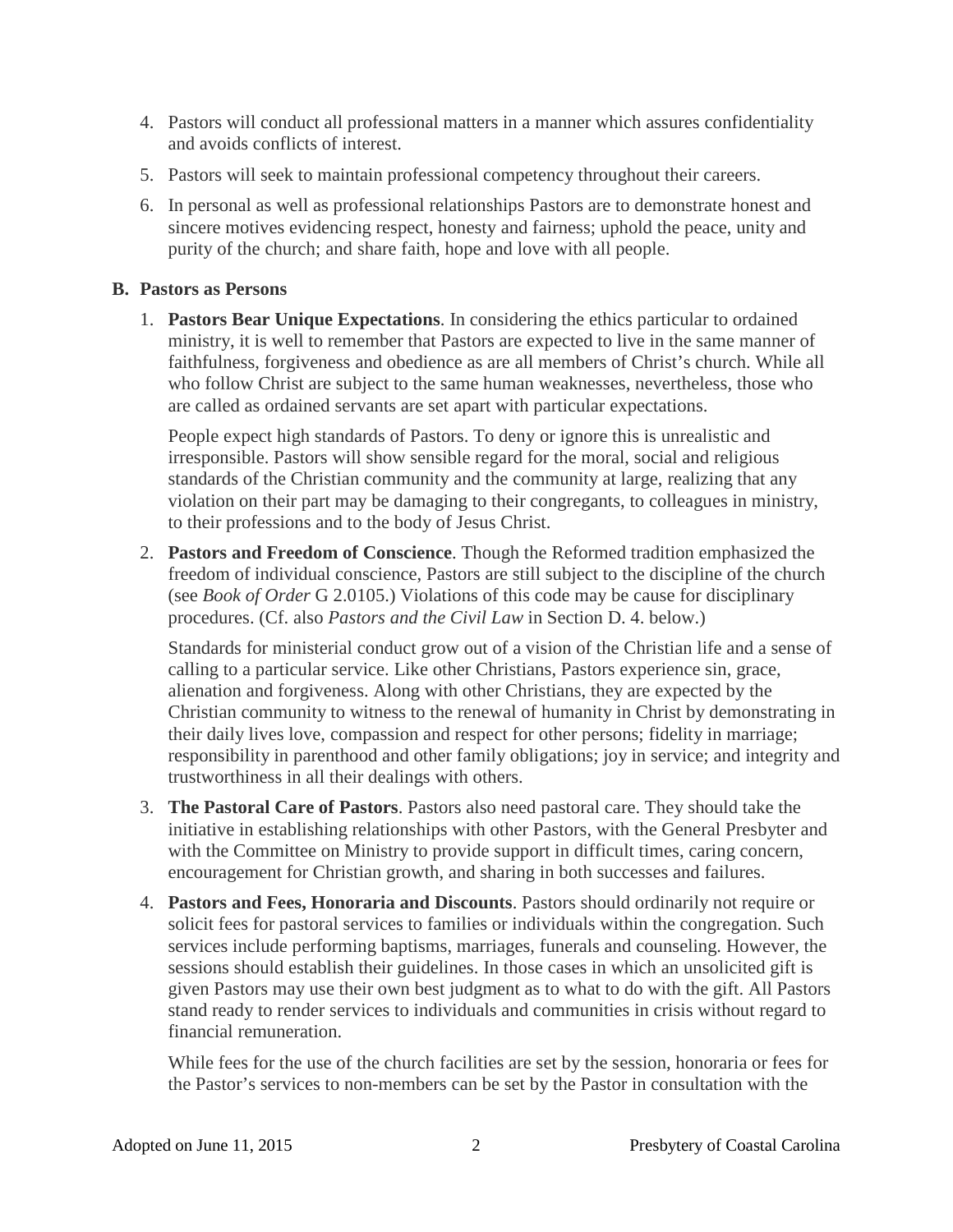session. The Pastor must be aware of and responsible to civil authorities regarding the possible tax consequences of receipt of honoraria, gifts, etc.

5. **Participation in Non-Parish Activities**. Though Pastors are expected to participate in Presbytery (by attending Presbytery meetings and serving on Presbytery committees), ecumenical and other activities beyond the particular church, it is wise for the Pastor to discuss the time involved in such activities with the session. ("Discussion" does not mean "seek permission,") as pastors are expected to participate in the governing bodies of the church by virtue of their ordination vows, (see *Book of Order* W-4.40.03, 4.4005.)

If any honoraria are received for duties outside the particular church (such as speaking, lecturing or teaching), and these duties are carried on during time which would otherwise be understood as available to the congregation, a common understanding between the Pastor and the session should be established as to the disposition of such honoraria. This presupposes agreement between Pastor and session concerning the limits of the congregation's claim on the Pastor's time. Conversation between Pastors and their sessions should arrive at mutual concurrence as to expectations regarding the Pastor's work time and free time.

# **C. Pastors and the Presbytery**

- **1. The Pastor and Colleagues**. Whenever a colleague's conduct is believed to be harmful to any individual or group, including that person himself or herself, the concerned person should speak directly to that colleague or consult the General Presbyter or the moderator of their Community Committee on Ministry. Anyone registering a concern with regard to the behavior of a colleague will be encouraged to make her or his own identity known.
- **2. The Pastor and the Non-Member**. Pastors are sometimes called upon to officiate at weddings and funerals for persons who are not members of the congregation. It is appropriate in such situations to ascertain to what particular church these persons belong and to suggest that they procure the services of their own Pastor.
- **3. The Pastor and Other Churches**. Ordinarily Pastors should not knowingly call upon members of another church in the community to administer pastoral care unless the initiative and interest shown by such a person requires it as a courtesy. If such a visitation occurs, it is a helpful courtesy to, after obtaining the parishioner's permission, inform the colleague to whose church the person belongs regarding visitation. Invitations to officiate at marriages, funerals and baptisms are not to be accepted by Pastors unless an invitation has been extended by the Pastor of the church involved.
- **4. The Pastor and the Multiple Staff**. All Pastors are installed in their positions by action of presbytery and any change in the pastoral relationship must be approved by presbytery. While the pastor serves as head of staff in a congregation and bears the responsibility which this implies, the spirit within the staff should be that of a shared ministry where all bring their particular gifts to the work of ministry. To this end, everyone should be understanding of the mistakes of colleagues and seek to give support and help when needed. Care should be taken to avoid inappropriate criticism, negative suggestions and innuendo. It is not appropriate to attempt to seek to ally other church members and/or coworkers in disagreements. A staff member should not aspire to succeed any other person on staff.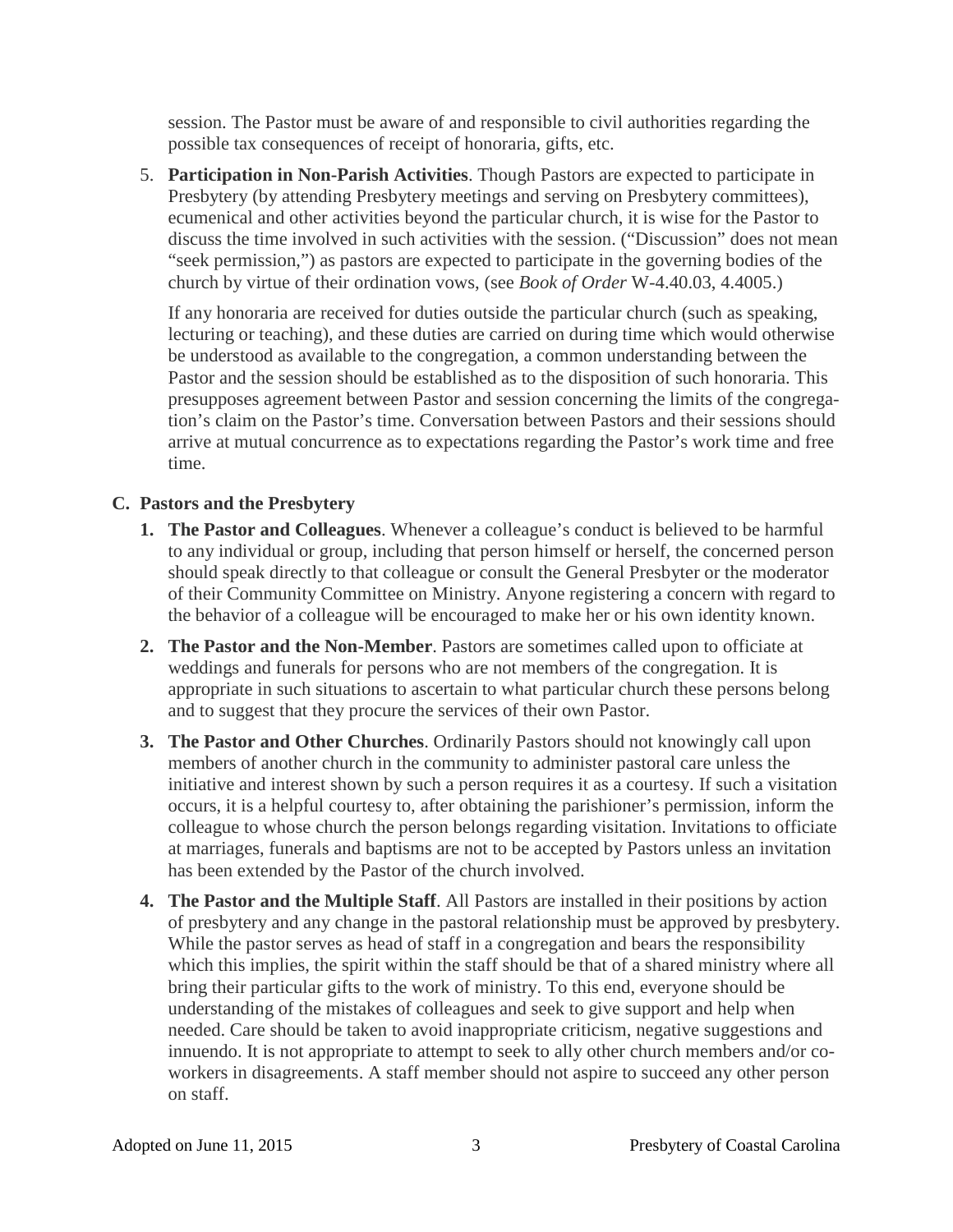The principles of ethical, healthy staff relationships apply equally to professional, paraprofessional, support staff (secretarial and custodial employees) and volunteers. All staff members are given equal respect without regard to sex, race, ethnic origin, disability, or marital status.

- 5. **The Pastor in an Interim Situation**. The purpose of an interim Pastor is to provide pastoral service and to prepare a particular congregation for new pastoral leadership. An interim Pastor should avoid seeking to mold loyalties to the interim Pastor and should instead direct a congregation's attention to the new challenges in mission and ministry that manifest themselves in a period of transition to new pastoral leadership. Under no circumstances should an interim Pastor become involved in the work of the pastor nominating committee beyond preparation of the Church Information Form. Presbytery representatives should make this policy clear to the congregation at the time the congregation elects a pastor nominating committee.
- 6. **The Pastor and the Successor**. When a Pastor accepts another call, the Pastor should exercise due care not to influence directly or indirectly the policies of the successor. Frequent visits to one's former parish should be avoided. Even when occasional visits occur, it is a courtesy to pay one's respects to one's successor and to inform the successor about the nature and purpose of the visit. During the period of temporary supply or interim, the former Pastor should avoid performing ministerial services (weddings, funerals, baptisms, etc.). Moreover, even when a successor issues an invitation to a former Pastor to assist or take part in a ministerial function, it is a wise idea for the former Pastor to take the initiative in a candid discussion with the successor about the propriety of such functioning and the possible harmful effects of the life of the congregation in terms of its new ministry. In general the former Pastor should decline invitations to serve in a pastoral function in a former congregation. This practice pertains also to pastors emeriti. Any exception to this practice requires the written permission of the moderator of the Community Committee on Ministry or his/her designee in addition to the Moderator of the Session (See *Book of Order* G-2.0905).
- 7. **The Pastor and the Predecessor**. If the former Pastor or retired Pastor bears primary responsibility for making clear that the ministry in a given location should be directed to the future rather than to the past, it is the primary responsibility of the successor or the currently installed Pastor to show respect and gratitude for the heritage of that church and for the positive work of the predecessor. Ordinarily it is wise for the successor to take the initiative in making contact with a predecessor to discuss the mission and work of the church. There maybe occasions when it is appropriate to invite a predecessor to return to the church for a visit, possibly to celebrate a special occasion or event or, if deemed appropriate by all concerned, to assist in a ministerial function with the permission of the Moderator of the Session and moderator of the Community Committee on Ministry or his/her designee.
- 8. **The Pastor and Retirement**. The above discussions (#s 6 & 7) are relevant for the retired Pastor, but some additional matters also require comment. See *Appendix A* of the Committee on Ministry Handbook for Details.
- 9. All teaching elders who fall into the category of the *Book of Order*'s listing of Validated Ministry, Member-at-Large and Honorably Retired (See *Book of Order* G-2.0503) are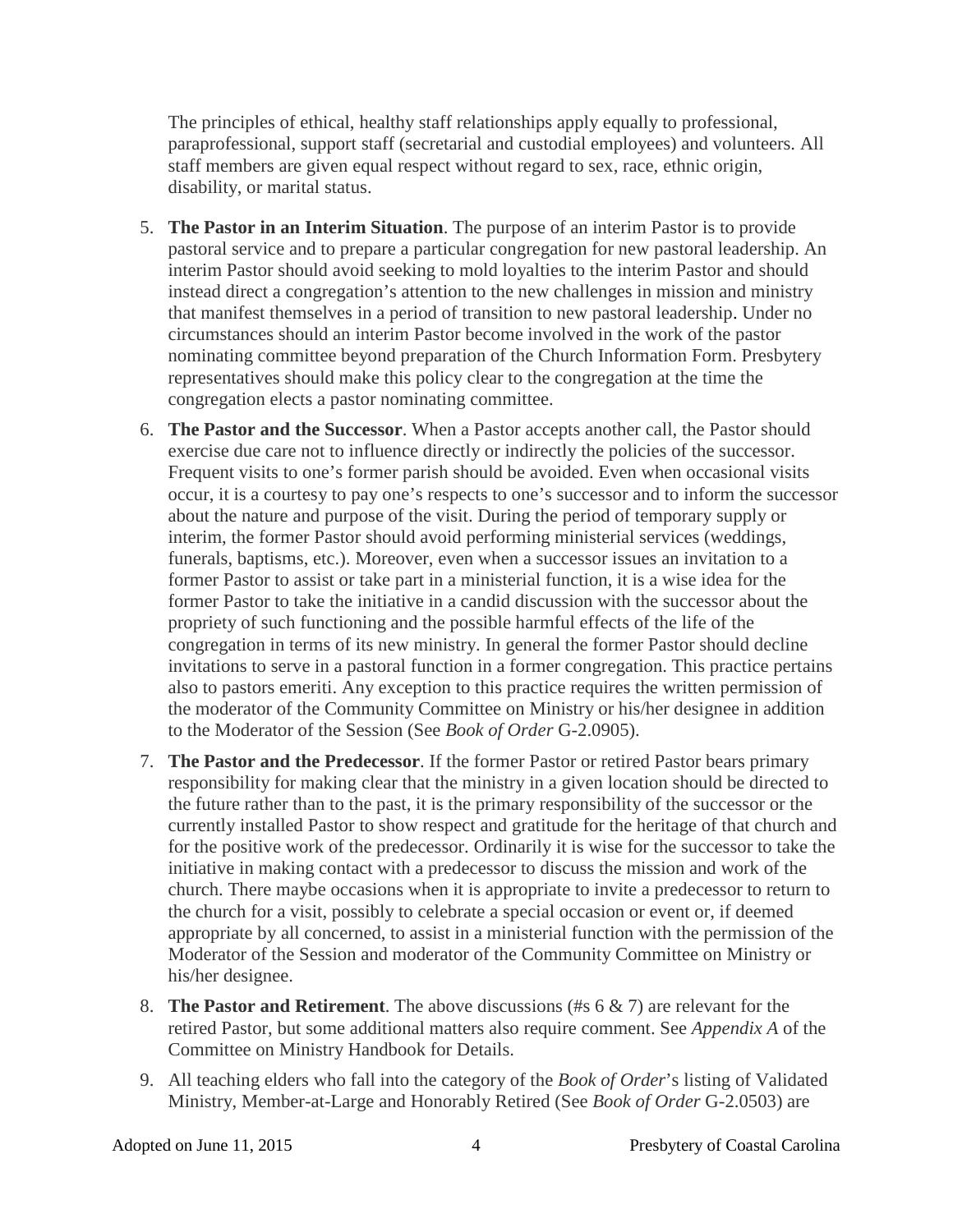expected to be **active in the life of a particular congregation** while respecting the position of installed Pastors regarding all ministerial functions within the community. Counselors should also refer to their own code of ethics.

Pastors may administer the sacraments only at the request of the Pastors or session concerned, or by permission of the presbytery.

## **D. Ethical Issues of Particular Concern**

- 1. **Pastors and Confidentiality**. Pastors shall not disclose confidences to anyone except in any one of the following situations:
	- a. required to do so by law [Most states will not require this].
	- b. disclosure is consented to by the person communicating confidences, which consent is normally given in writing.
	- c. disclosure is necessary to prevent the person from harming himself or herself or others. Harmful behavior is that which is a violation of law or poses a threat to the physical well-being of the self or others
	- d. disclosure is necessary to defend a Pastor against claims made by a person who asserts that particular communications related to the claim were made in confidence.
- 2. **Pastors and Special Privileges**. Pastors, as servants of the Servant of God, need to be sensitive to the danger of any use of the authority of the pastoral office for personal benefit. Boundaries should be set, in consultation between the Pastor, the session and the Community Committee on Ministry to determine how much and in what manner a Pastor may promote among the members of the congregation any of the Pastor's private business endeavors, tours or products. The same consultation should occur concerning the Pastor's private use of church resources, business machines, secretarial time, etc.
- 3. **Business and Finance.** The Pastor's integrity in personal business and financial dealings is also an ethical concern. Pastors are expected to conduct their financial affairs with the utmost integrity. Many Pastors manage discretionary funds on behalf of the congregation. It is suggested that wherever possible the Pastor identify someone in the congregation or presbytery to audit the use of this money. This suggestion is made to protect the Pastor both from the temptation to use the funds unwisely and from rumors in the congregation about his/her misuse of the funds. Pastors are not to solicit clergy discounts for merchandise or services rendered them.
- 4. **The Pastor and the Civil Law**. The Pastor shall him/herself obey the civil law and insist leaders and members of his/her congregation do likewise. This includes, but is not limited to, matters related to taxes, copyrights, insurance, marriages, and the keeping of records. The continuing problem in many churches is the photocopying use of Copyright materials. Proper licensing and compliance of these licenses must be adhered to.

There may be times when the Pastor affirms the necessity of civil disobedience for moral reasons. Whether this is done alone or in conjunction with others (including officers and members of the congregation), it shall be done openly and with a willingness to accept the consequences of the law. However, in such cases no moral justification for violence against another person or property is acceptable.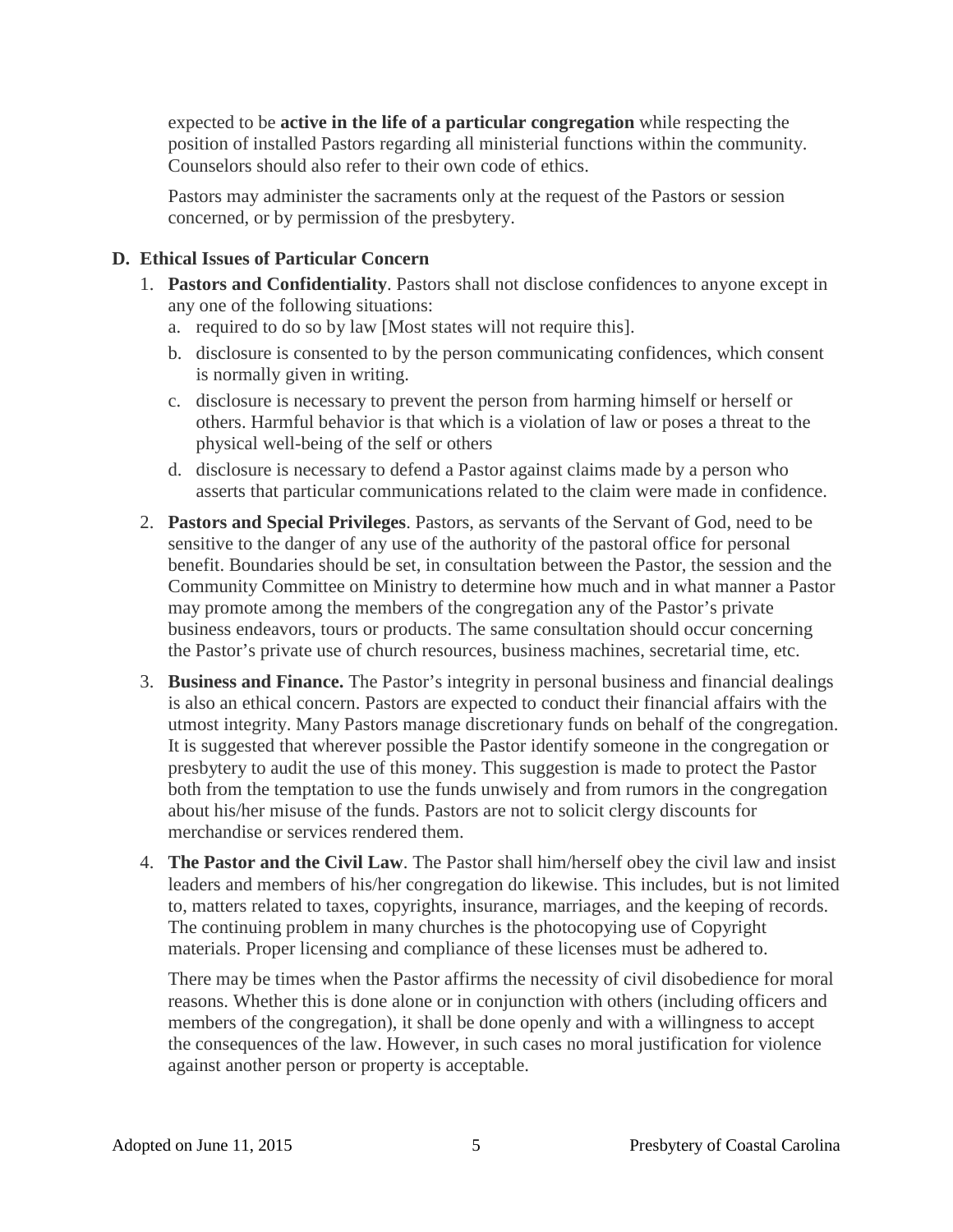- 5. **Preaching and Writing**. The Pastor's public preaching, teaching and writing shall always be her or his own work with appropriate academic acknowledgment. In sermons this includes the exegetical work, the organization and the words of the sermon, and the use of examples and illustrations.
- 6. **Language and Behavior**. The Pastor shall recognize her or his unique position in the eyes of the congregation. It is a position of trust. This position shall not be abused through misuse of ministerial authority. In visits, counseling sessions, or other contacts with members of the congregation, the Pastor shall maintain strict decorum. Pastors shall not treat persons arbitrarily based on their gender, race, nationality, age, physical, emotional or mental condition, sexual orientation, or economic condition.

Pastors shall avoid discriminatory or harassing treatment of any person or group. Ministerial language shall not include slurs or other verbal conduct relating to gender, race, etc., which has the purpose or effect of creating an intimidating, hostile, or offensive environment. Sexual harassment shall not take place. This includes but is not limited to verbal or non-verbal behavior such as sexist remarks, demeaning statements relating to gender, pressure for sexual activity and threats of punishment or promises of rewards for sexual behavior.

Sexual abuse of or misconduct with a congregational member shall be understood as strictly forbidden. The professional has the responsibility to set the boundaries and to maintain them. See the separate Presbytery of Coastal Carolina *Policy on Sexual Misconduct* which supersedes any perceived discrepancy with this Code of Ethics.

Due to the issues of power and trust involved, it is recommended that single pastors or professional church workers not date members of their congregations. The same is true for Presbytery staff members regarding the members of committees or other groups they staff.

These provisions shall include Pastors of Presbytery who are involved as teachers, counselors, or supervisors in programs which train for special work in ministry, e.g., Clinical Pastoral Education or Spiritual Development As professionals, Pastors are aware of the variation in spiritual and psychological dynamics at work in a person. Where the Pastor himself or herself feels compulsions to behavior which is either criminal or unethical he or she will seek immediate help from an appropriate counselor. This standard shall apply to those caught in substance, drug, or alcohol abuse or addiction. If therapy or counseling seems to be unfruitful the Pastor shall lay aside the office of ministry.

7. **The Pastor and Rumors**. The Pastor may find her/himself the subject of rumors in the congregation or community. Response to these shall be carefully considered. Consultation with the session or an appropriate committee of a higher governing body is recommended. The goal of whatever action taken shall be to end such rumors; hostile action toward the bearer of such rumors endangers the life of the congregation as well as the spiritual or emotional health of the perpetrator. It is not acceptable.

### **E. Circulation of Ethical Standards**

Coastal Carolina Presbytery will circulate this code of ethics among its member churches and Pastor members. Each Pastor shall submit a signed statement certifying he/she has read the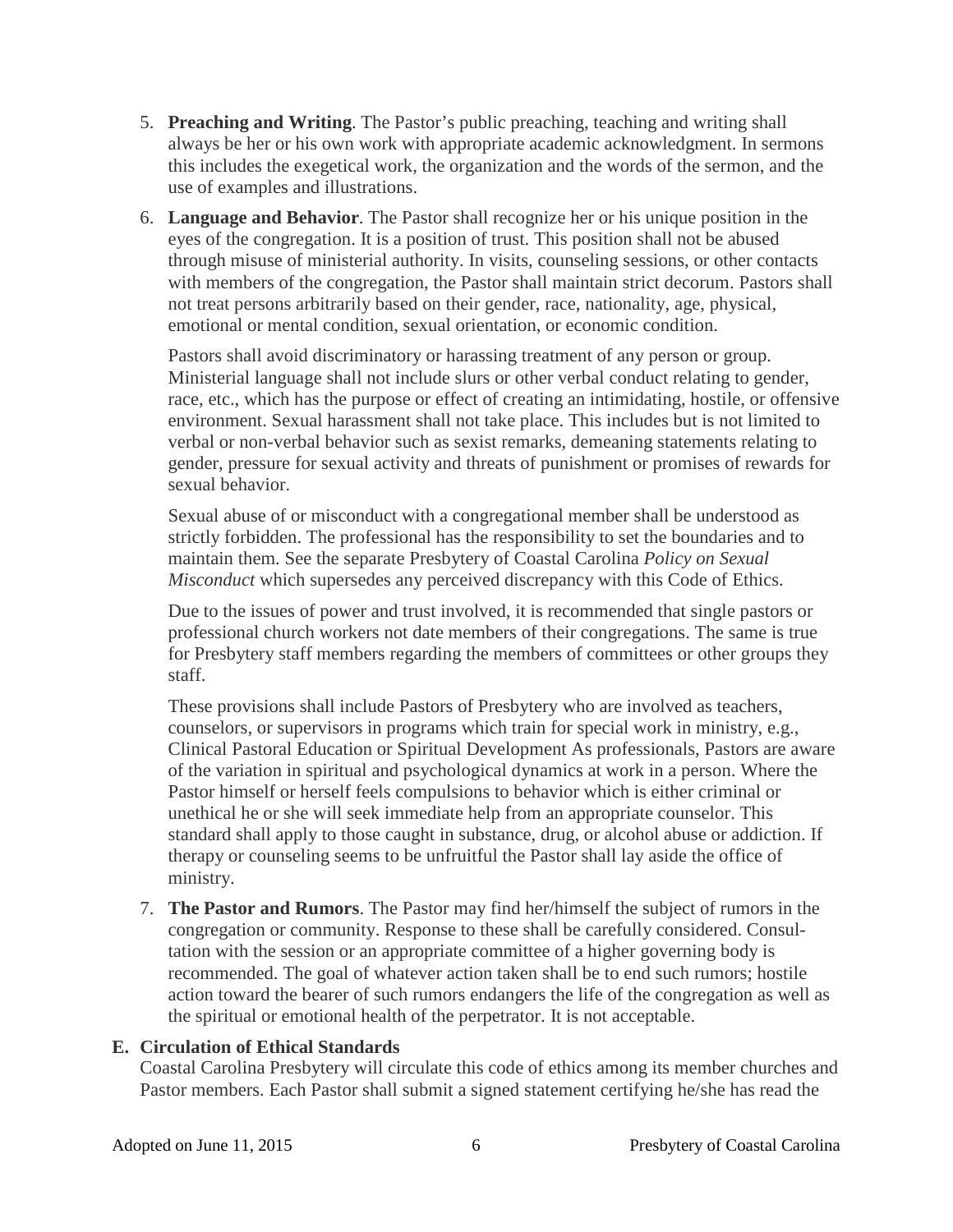code of ethics, is aware of the standards of the Presbytery, and will make a sincere, good faith effort to abide with both the spirit and the letter of this code of ethics.

#### **F. Violations and Sanctions**

The Presbytery considers that fidelity to these standards enhances the peace, unity, and purity of the church. Violations of these standards may be viewed as a breaking of ordination vows and subject to the disciplinary processes of the *Book of Order* of the Presbyterian Church in the United States of America.

#### **G. Candidates and Inquirers**

The Committee on Preparation for Ministry shall circulate these standards to its inquirers and candidates for the ministry. It shall make clear that these standards apply also to those under its supervision.

#### **H. Conclusion and Rationale**

Central to the vocation of Pastors of Word and Sacrament [Teaching Elders] is leadership of the people of God in a peculiarly Christian lifestyle which has at its core the embodiment of Jesus' words in John 15:12. "This is my commandment, that you love one another as I have loved you."

These ethical standards are an attempt, not at setting legalistic limitations but rather guiding us all in showing the kind of love for each other that Christ has shown. So may all be encouraged to live in such a manner as to promote the health and growth of the Church, and give glory to God in Jesus Christ.

### **References:**

- National Capital Presbytery's *Code of Ethics for Clergy and other Church Professionals*, January 24, 1995
- Presbytery of the James, *Expectations for Faithfulness in Ministry for Teaching elders and Certified Educators,* October 8, 2002
- Presbytery of Coastal Carolina *Sexual Misconduct Policy*, Amended October 2, 2004 and Updated with *Book of Order* References, April 20, 2013

*Adopted by Presbytery of Coastal Carolina on June 11, 2015*